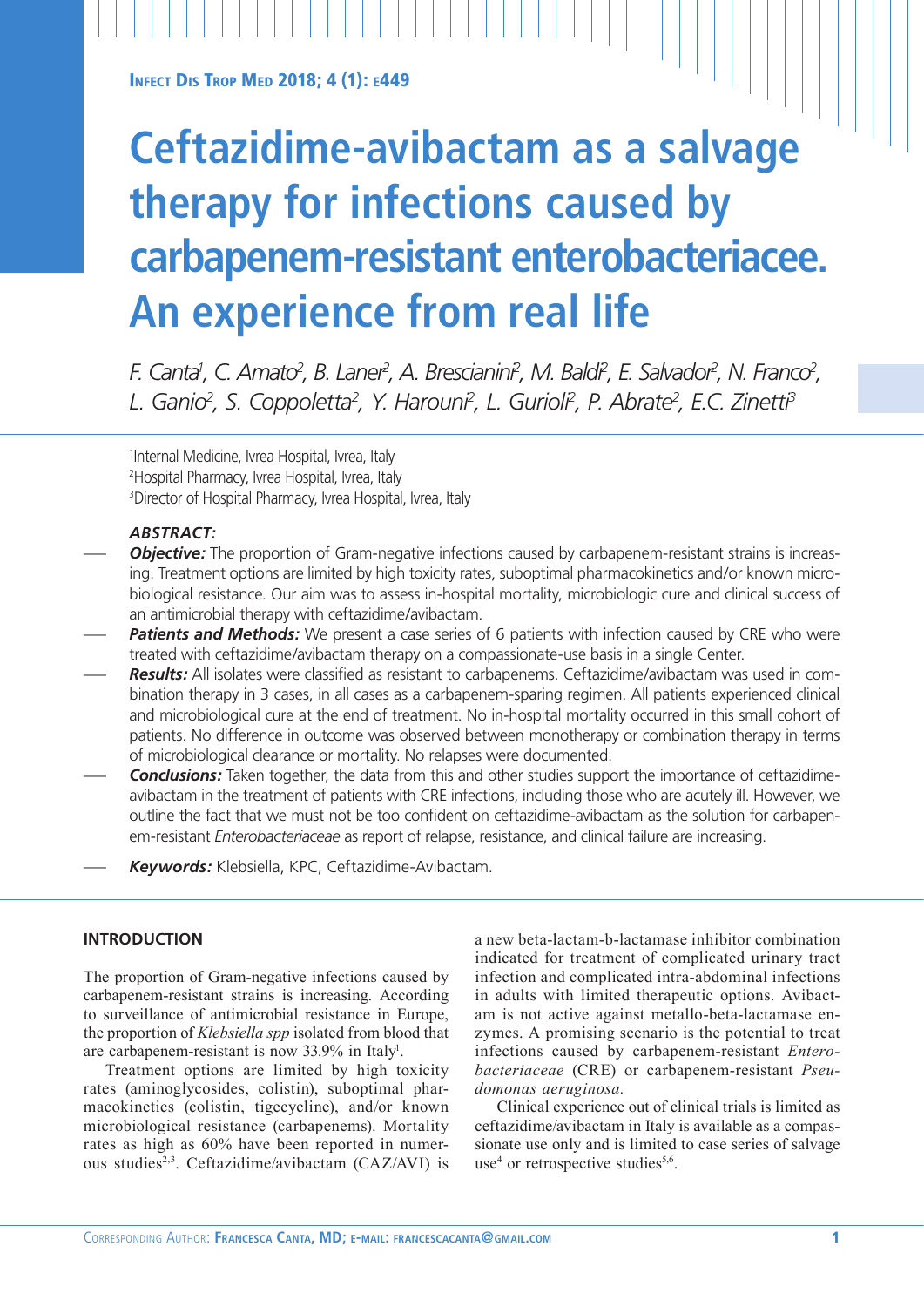# **PATIENTS AND METHODS**

We present a case series of 6 patients with infection caused by CRE who were treated with ceftazidime/ avibactam therapy on a compassionate-use basis in a single center.

Primary outcome was in-hospital mortality. Secondary outcomes were microbiologic cure, defined as a negative culture at the end of therapy, and clinical success, defined as improved signs and symptoms from baseline to the end of therapy, with defervescence.

#### **RESULTS**

## **Sample**

Ceftazidime/avibactam was required for seven patients in our Center, for CRE infections.

Six patients were treated, while one did not receive the drug because of clinical improvement before ceftazidime/avibactam delivery. The following data are then referred to the six treated patients.

Four patient received ceftazidime/avibactam as a salvage therapy after failure or toxicity of previous treatment. Two patients received ceftazidime/avibactam as first treatment of a pan-resistant complicated IVU infection

## **Microbiology**

All isolates were classified as resistant to carbapenems (carbapenem  $MIC > 64$  in all cases). Genotypic analysis of the resistance mechanism was not available for the majority of patients; in one case a VIM-pattern of carbapenem-resistance was identified.

Five patients out of six had a CRE infection caused by *Klebsiella pneumoniae.* One patient was affected by nosocomial pneumonia by carbapenem-resistant *Pseudomonas aeruginosa*.

Disk diffusion test for ceftazidime-avibactam susceptibility was available for 4 isolates out of six: in 3 cases in the range of susceptibility, in 1 case the test revealed resistance, but the drug was nevertheless used as a component of salvage therapy because of clinical improvement at the moment of receipt of microbiological result. Subsequent molecular analysis outlined a VIM pattern of resistance in this case

# **Patients' demographic and clinical characteristics**

Six patients were included. The median age was 65 years (range 22-85 years). Median Charlson Index was 3 (1-7). Most common comorbidities were: being bedridden (5), cachexia (4), previous ICU admission (3). Primary bacteremia was diagnosed in 2 patients, while the other cases clinical diagnosis were either pneumonia (n=2), or complicated urinary tract infections (n=2). Median Pitt bacteremia score was 1 (0-2). A high degree of acute illness was identified in 3/6 patients (2 bacteremia, one septic shock with disseminated intravascular coagulation, one ventilator pneumonia)

# **Prior treatment**

Five patients received antibiotic therapy before ceftazidime/avibactam (median 2 drugs). The median duration of treatment before ceftazidime/avibactam was 4.5 days (0-10). The treatment needed to be modified because of failure in two cases and or renal toxicity in three cases.

# **Ceftazidime-avibactam treatment**

Ceftazidime/avibactam was used in combination therapy in 3 cases, in all cases as a carbapenem-sparing regimen. The most commonly co-prescribed agents were colistin (2), tigecycline (2), fosfomicin (1), and rifampin (1). In 3 cases ceftazidime/avibactam was used as a monotherapy, in two cases to treat complicated IVU infections without bacteremia, in the other case because no other appropriate treatment was available. The median duration of ceftazidime-avibactam therapy was 14 days (10-28). Two patients needed reduction of standard dose for renal insufficiency.

#### **Outcome**

All patients experienced clinical and microbiological cure at the end of treatment. No in-hospital mortality occurred in this small cohort of patients. No difference in outcome was observed between monotherapy or combination therapy in terms of microbiological clearance or mortality. No relapses were documented.

In one case of prolonged bacteremia a *Klebsiella pneumoniae* with a VIM pattern of resistance and disk diffusion test in the range of resistance to ceftazidime/ avibactam was documented, but bacteremia resolved with combination therapy (FOSF-TIG- CAZAVI) and device removal. No adverse events were attributed to ceftazidime-avibactam.

# **DISCUSSION**

This is the first report of a clinical experience with ceftazidime-avibactam from real life in Italy. The good news is that no overall mortality was observed, the bad news is that in a two-year period in a single center we needed a compassionate-use drug to treat an otherwise incurable disease. No difference in outcome was recorded between combination and monotherapy; however, the last one was reserved to less severe infections or complicated urinary tract infections in most cases. In one case resistance to ceftazidime-avibactam was sustained by an intrinsically resistant strain harboring a VIM-pattern of resistance. Our experience compares favorably with those reported